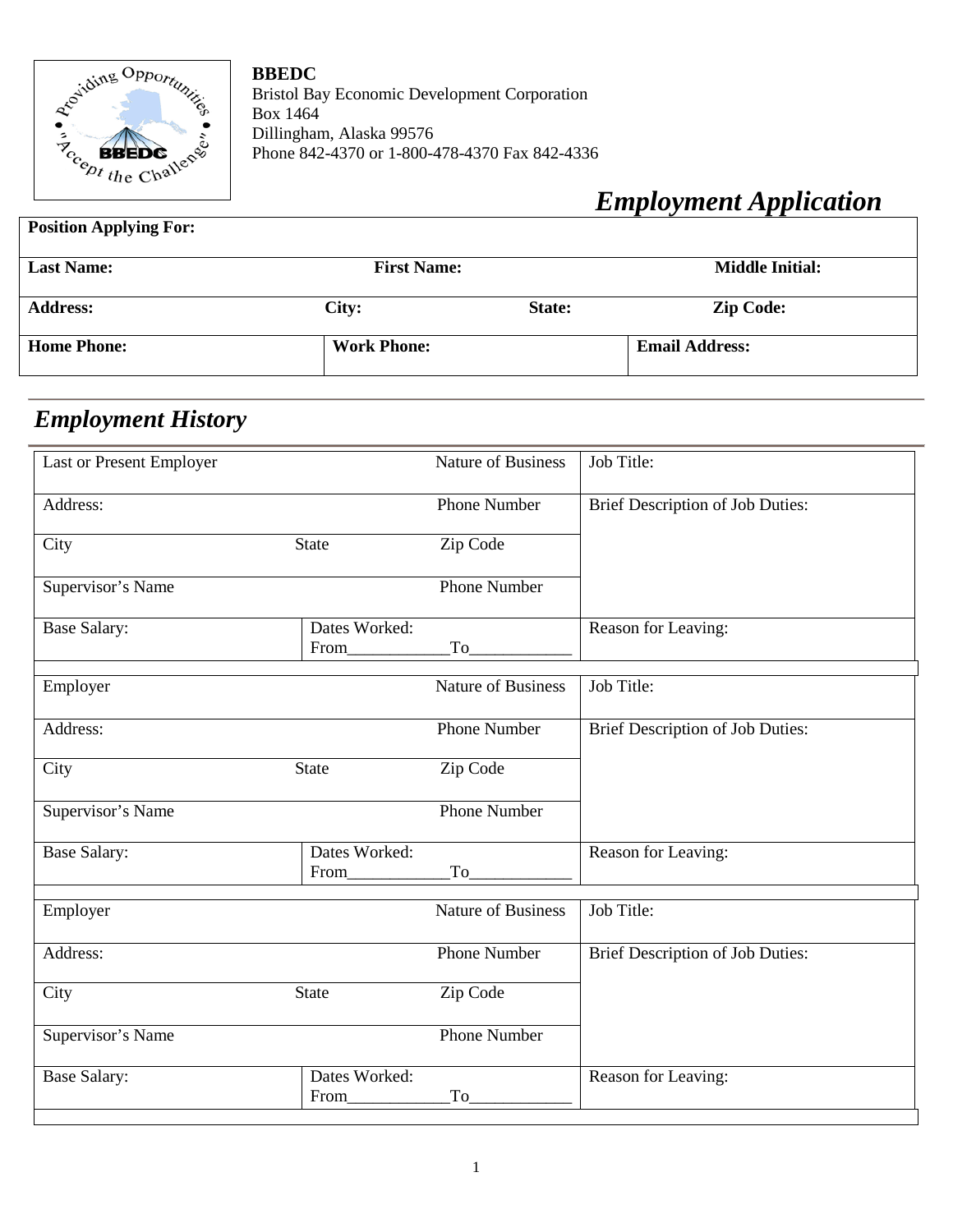## *Educational History*

| <b>School Name</b>                 | City/State | <b>Field of Study</b> | <b>Dates Attended</b> |    | <b>Degree</b> | <b>Graduation</b> |
|------------------------------------|------------|-----------------------|-----------------------|----|---------------|-------------------|
|                                    |            |                       | <b>From</b>           | To |               | <b>Date</b>       |
| <b>High School</b>                 |            |                       |                       |    |               |                   |
| Technical/Trade                    |            |                       |                       |    |               |                   |
|                                    |            |                       |                       |    |               |                   |
| College                            |            |                       |                       |    |               |                   |
|                                    |            |                       |                       |    |               |                   |
| <b>Other Education or Training</b> |            |                       |                       |    |               |                   |
|                                    |            |                       |                       |    |               |                   |

 *Outside Activities (Exclude those indicating race, color, religion, sex, national origin, age, or handicap)*

*\_\_\_\_\_\_\_\_\_\_\_\_\_\_\_\_\_\_\_\_\_\_\_\_\_\_\_\_\_\_\_\_\_\_\_\_\_\_\_\_\_\_\_\_\_\_\_\_\_\_\_\_\_\_\_\_\_\_\_\_\_\_\_\_\_\_\_\_\_\_\_\_\_\_\_\_\_\_\_\_\_\_\_\_\_\_\_\_\_\_\_\_\_\_\_*

*\_\_\_\_\_\_\_\_\_\_\_\_\_\_\_\_\_\_\_\_\_\_\_\_\_\_\_\_\_\_\_\_\_\_\_\_\_\_\_\_\_\_\_\_\_\_\_\_\_\_\_\_\_\_\_\_\_\_\_\_\_\_\_\_\_\_\_\_\_\_\_\_\_\_\_\_\_\_\_\_\_\_\_\_\_\_\_\_\_\_\_\_\_\_*

*Professional Memberships: \_\_\_\_\_\_\_\_\_\_\_\_\_\_\_\_\_\_\_\_\_\_\_\_\_\_\_\_\_\_\_\_\_\_\_\_\_\_\_\_\_\_\_\_\_\_\_\_\_\_\_\_\_\_\_\_\_\_\_\_\_\_\_\_\_\_\_\_\_\_\_*

*Current Certificates and/or licenses: \_\_\_\_\_\_\_\_\_\_\_\_\_\_\_\_\_\_\_\_\_\_\_\_\_\_\_\_\_\_\_\_\_\_\_\_\_\_\_\_\_\_\_\_\_\_\_\_\_\_\_\_\_\_\_\_\_\_\_\_\_\_\_\_*

*Past or Present Civic or Cultural Activities – Include offices held:*

*Principal Hobbies: \_\_\_\_\_\_\_\_\_\_\_\_\_\_\_\_\_\_\_\_\_\_\_\_\_\_\_\_\_\_\_\_\_\_\_\_\_\_\_\_\_\_\_\_\_\_\_\_\_\_\_\_\_\_\_\_\_\_\_\_\_\_\_\_\_\_\_\_\_\_\_\_\_\_\_\_\_\_\_*

 *Special Skills (To be completed by applicant for office/clerical work)*

| <b>Typing</b>                                                  | <b>Office Machines &amp; Computers Experience</b> | Years |
|----------------------------------------------------------------|---------------------------------------------------|-------|
| $\rightarrow$ YES<br><b>WPM</b><br>NQ                          |                                                   |       |
| <b>Dictation</b>                                               |                                                   |       |
| $\Box_{\text{YES}} \underline{\Box_{\text{NO}}}$<br><b>WPM</b> |                                                   |       |
| <b>Computer Skills</b>                                         |                                                   |       |
| <b>Software</b><br><b>Hardware</b>                             |                                                   |       |
|                                                                |                                                   |       |

*Please list other skills and/or equipment/language experience you have acquired:*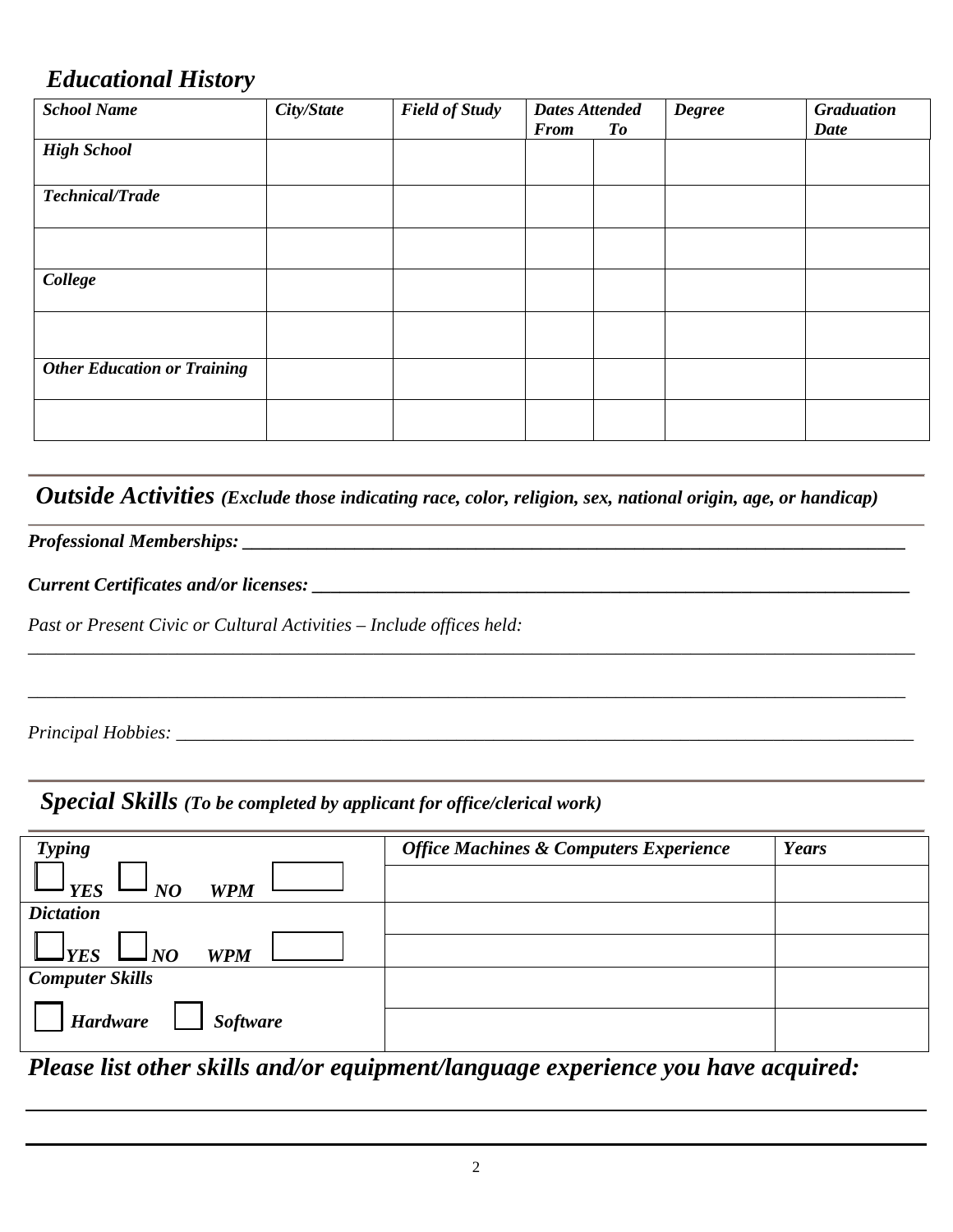### *Military History*

| <b>Branch of Service:</b>                              | From: | $T_{0}$ : |
|--------------------------------------------------------|-------|-----------|
| <b>Present Military Affiliation:</b>                   |       |           |
| <b>None</b><br>Reserves (active)<br>Reserve (inactive) |       |           |
| Kinds of Training and duty while in service:           |       |           |
|                                                        |       |           |

## *Professional Work References*

| <b>Name</b>                                                 | <b>Title/Relationship</b> | <b>Address</b>  | <b>Phone Number</b> | <i><b>Occupation</b></i> |  |  |
|-------------------------------------------------------------|---------------------------|-----------------|---------------------|--------------------------|--|--|
|                                                             |                           |                 |                     |                          |  |  |
|                                                             |                           |                 |                     |                          |  |  |
|                                                             |                           |                 |                     |                          |  |  |
|                                                             |                           |                 |                     |                          |  |  |
|                                                             |                           |                 |                     |                          |  |  |
| YES<br>May we contact your present employer?<br>$\bm{1}$ NO |                           |                 |                     |                          |  |  |
| <b>Wage or Salary required:</b>                             |                           | Date Available: |                     |                          |  |  |

*An Equal Opportunity Employer: We are an equal opportunity employer, and we do not discriminate on the basis of race, religion, national origin, sex, age, handicap, marital status, or status as a disabled veteran. Information provided on this application will not be used for any discriminatory purposes.* 

*I hereby certify that the answers and other information on this application are true and correct and that I understand any misrepresentation or omission of facts on my part will be justification for separation from the company's service, if employed. I understand that my employment may be contingent upon receipt of an alien registration number, verification of birth, and any other pertinent information bearing upon my employment, and that my continued employment depends upon the will of the company or myself.*

*Signature Date*

*\_\_\_\_\_\_\_\_\_\_\_\_\_\_\_\_\_\_\_\_\_\_\_\_\_\_\_\_\_\_\_\_\_\_\_\_\_\_\_\_\_\_\_\_\_\_\_ \_\_\_\_\_\_\_\_\_\_\_\_\_\_\_\_\_\_\_\_\_\_\_\_\_\_\_\_\_\_\_\_\_\_\_\_\_\_\_\_\_\_*

*If any of your educational or employment records are under other that the above name, please provide other names:*

*Thank you for your assistance. If you have questions, please call BBEDC at 842-4370 or 1-800-478-4370.*